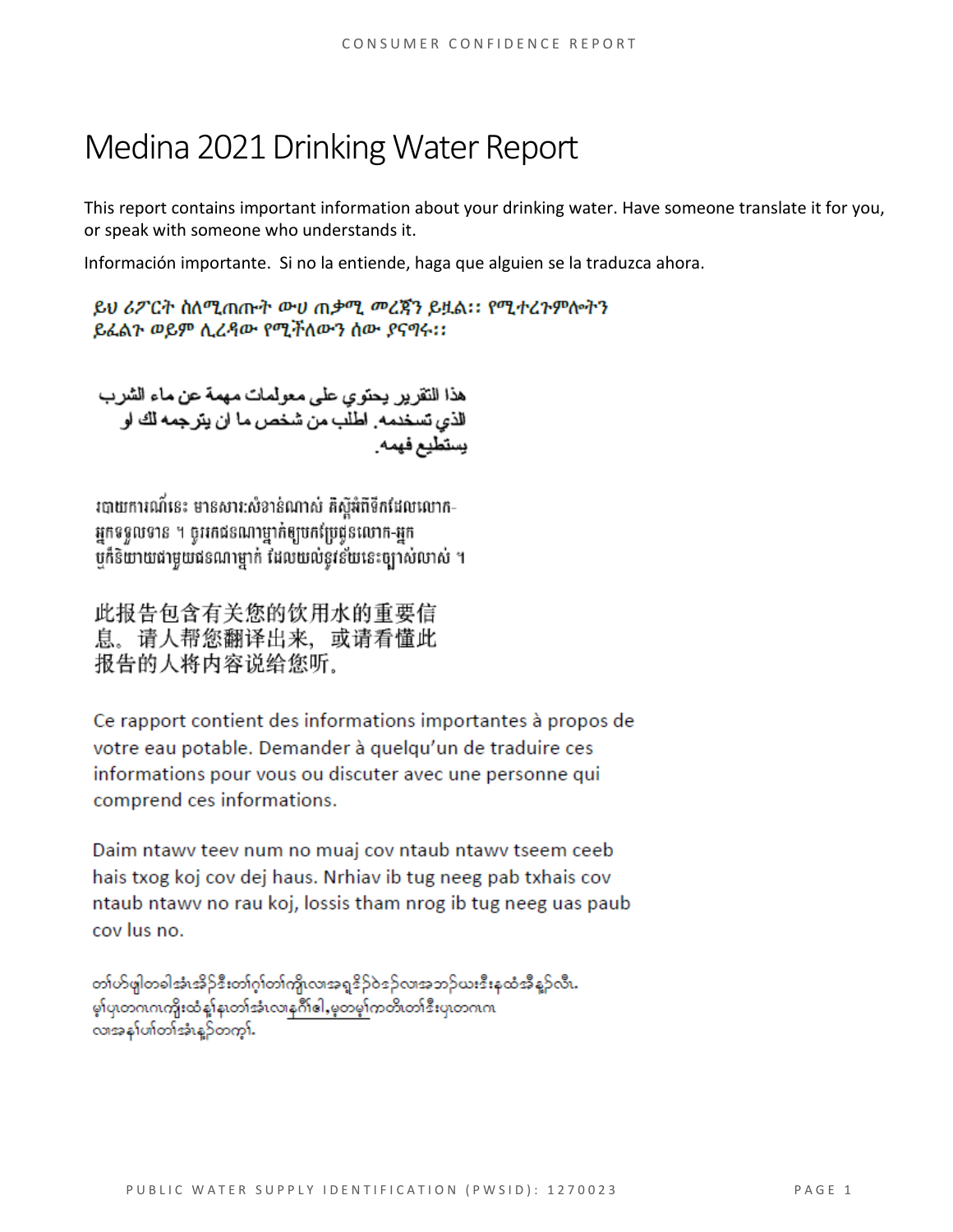ในลายาานในนี้มีรายละอสกอินสำคัญท่องทับน้ำกื่มออาท่าม. ໃຫ້ຄົນໃດຄົນນຶ່ງແປພາສາໃຫ້ທ່ານຟັງ, ຣລື້ ເວົ້ານຳຄົນ ใดลิมมีๆผู้ที่เอ็้าใจมัน.

Gabaasii kun odeeffanno barbachisa wa'ee bisaan dhugaatii gaba. Akkaa isinii turjumaa'uu gaafadhaa yokaan nama afaan keessan dubbatuu dubbisaa.

В этом сообщении содержится важная информация о воде, которую вы пьёте. Попросите кого-нибудь перевести для вас это сообщение или поговорите с человеком, который понимает его содержание.

Warbixintan waxay wadataa macluumaad muhiim ah ee la xiriira biyaha aad cabtid. Cid ha kuu tarjunto ama la hadl cid fahmaysa.

Tài liệu này có tin tức quan trọng về nước uống của quý vị. Hãy nhờ người dịch cho quý vị, hoặc hỏi người nào hiểu tài liệu này.

## Making Safe Drinking Water

Your drinking water comes from a groundwater source: nine wells ranging from 204 to 770 feet deep, that draw water from the Quaternary Buried Unconfined, Mt. Simon, Quaternary Buried Artesian, Tunnel City-Wonewoc and Jordan aquifers.

Medina works hard to provide you with safe and reliable drinking water that meets federal and state water quality requirements. The purpose of this report is to provide you with information on your drinking water and how to protect our precious water resources.

Contact Steve Scherer, Director Public Works, at (763) 473-8842 or steve.scherer@medinamn.gov if you have questions about Medina's drinking water. You can also ask for information about how you can take part in decisions that may affect water quality.

The U.S. Environmental Protection Agency sets safe drinking water standards. These standards limit the amounts of specific contaminants allowed in drinking water. This ensures that tap water is safe to drink for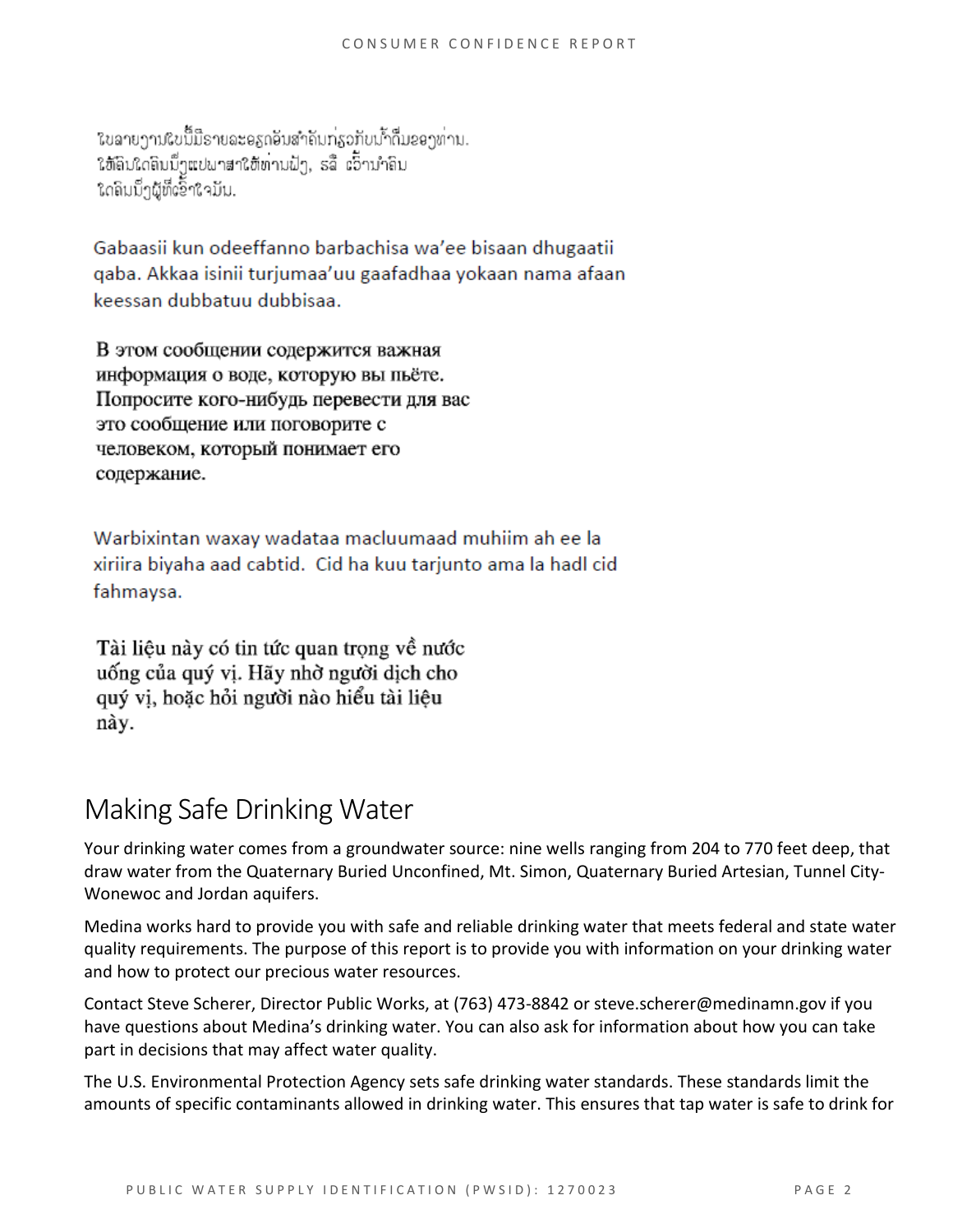most people. The U.S. Food and Drug Administration regulates the amount of certain contaminants in bottled water. Bottled water must provide the same public health protection as public tap water.

Drinking water, including bottled water, may reasonably be expected to contain at least small amounts of some contaminants. The presence of contaminants does not necessarily indicate that water poses a health risk. More information about contaminants and potential health effects can be obtained by calling the Environmental Protection Agency's Safe Drinking Water Hotline at 1-800-426-4791.

# Medina Monitoring Results

This report contains our monitoring results from January 1 to December 31, 2021.

We work with the Minnesota Department of Health to test drinking water for more than 100 contaminants. It is not unusual to detect contaminants in small amounts. No water supply is ever completely free of contaminants. Drinking water standards protect Minnesotans from substances that may be harmful to their health.

Learn more by visiting the Minnesota Department of Health's webpage [Basics of Monitoring and testing of](https://www.health.state.mn.us/communities/environment/water/factsheet/sampling.html)  [Drinking Water in Minnesota](https://www.health.state.mn.us/communities/environment/water/factsheet/sampling.html)  [\(https://www.health.state.mn.us/communities/environment/water/factsheet/sampling.html\).](https://www.health.state.mn.us/communities/environment/water/factsheet/sampling.html)

#### **How to Read the Water Quality Data Tables**

The tables below show the contaminants we found last year or the most recent time we sampled for that contaminant. They also show the levels of those contaminants and the Environmental Protection Agency's limits. Substances that we tested for but did not find are not included in the tables.

We sample for some contaminants less than once a year because their levels in water are not expected to change from year to year. If we found any of these contaminants the last time we sampled for them, we included them in the tables below with the detection date.

We may have done additional monitoring for contaminants that are not included in the Safe Drinking Water Act. To request a copy of these results, call the Minnesota Department of Health at 651-201-4700 between 8:00 a.m. and 4:30 p.m., Monday through Friday.

#### **Explaining Special Situations for the Highest Result and Average**

Some contaminants are monitored regularly throughout the year, and rolling (or moving) annual averages are used to manage compliance. Because of this averaging, there are times where the Range of Detected Test Results for the calendar year is lower than the Highest Average or Highest Single Test Result, because it occurred in the previous calendar year.

#### **Definitions**

- **AL (Action Level)**: The concentration of a contaminant which, if exceeded, triggers treatment or other requirements which a water system must follow.
- **EPA:** Environmental Protection Agency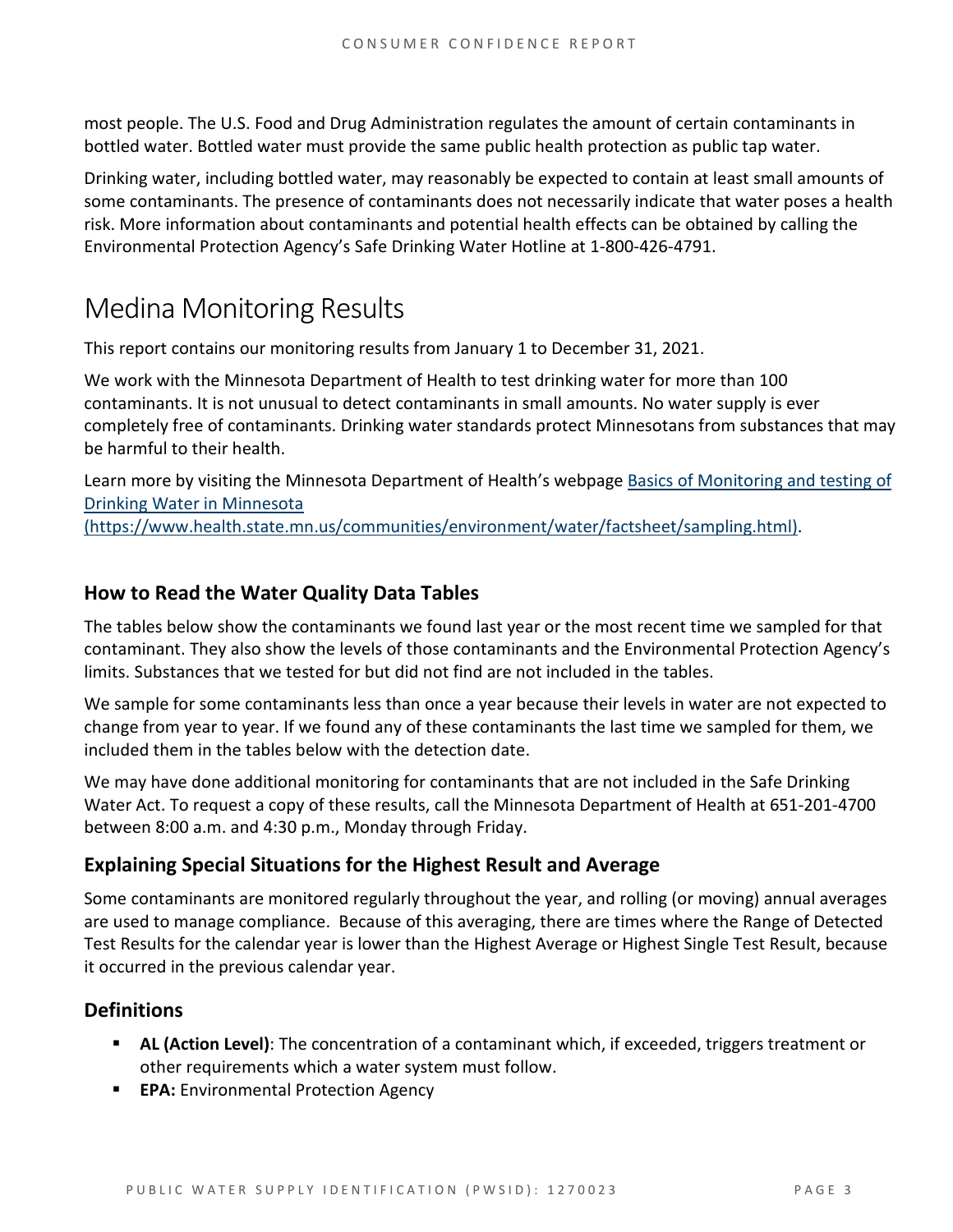- **MCL (Maximum contaminant level)**: The highest level of a contaminant that is allowed in drinking water. MCLs are set as close to the MCLGs as feasible using the best available treatment technology.
- **MCLG (Maximum contaminant level goal)**: The level of a contaminant in drinking water below which there is no known or expected risk to health. MCLGs allow for a margin of safety.
- **MRDL (Maximum residual disinfectant level):** The highest level of a disinfectant allowed in drinking water. There is convincing evidence that addition of a disinfectant is necessary for control of microbial contaminants.
- **MRDLG (Maximum residual disinfectant level goal)**: The level of a drinking water disinfectant below which there is no known or expected risk to health. MRDLGs do not reflect the benefits of the use of disinfectants to control microbial contaminants.
- **N/A (Not applicable)**: Does not apply.
- **ppb (parts per billion)**: One part per billion in water is like one drop in one billion drops of water, or about one drop in a swimming pool. ppb is the same as micrograms per liter (μg/l).
- **ppm (parts per million)**: One part per million is like one drop in one million drops of water, or about one cup in a swimming pool. ppm is the same as milligrams per liter (mg/l).
- **PWSID:** Public water system identification.

#### **Monitoring Results – Regulated Substances**

| LEAD AND COPPER - Tested at customer taps.                   |                                         |                                           |                                                   |                                                                             |                  |                                        |
|--------------------------------------------------------------|-----------------------------------------|-------------------------------------------|---------------------------------------------------|-----------------------------------------------------------------------------|------------------|----------------------------------------|
| <b>Contaminant</b> (Date, if<br>sampled in previous<br>year) | EPA's<br><b>Ideal</b><br>Goal<br>(MCLG) | EPA's<br><b>Action</b><br>Level           | 90% of<br><b>Results Were</b><br><b>Less Than</b> | <b>Number</b><br><b>of</b><br><b>Homes</b><br>with<br>High<br><b>Levels</b> | <b>Violation</b> | <b>Typical Sources</b>                 |
| Lead (08/05/20)                                              | 0 ppb                                   | 90% of<br>homes<br>less than<br>15 ppb    | $0.5$ ppb                                         | 0 out of<br>20                                                              | NO               | Corrosion of<br>household<br>plumbing. |
| Copper (08/05/20)                                            | 0 ppm                                   | 90% of<br>homes<br>less than<br>$1.3$ ppm | $0.72$ ppm                                        | 0 out of<br>20                                                              | NO               | Corrosion of<br>household<br>plumbing. |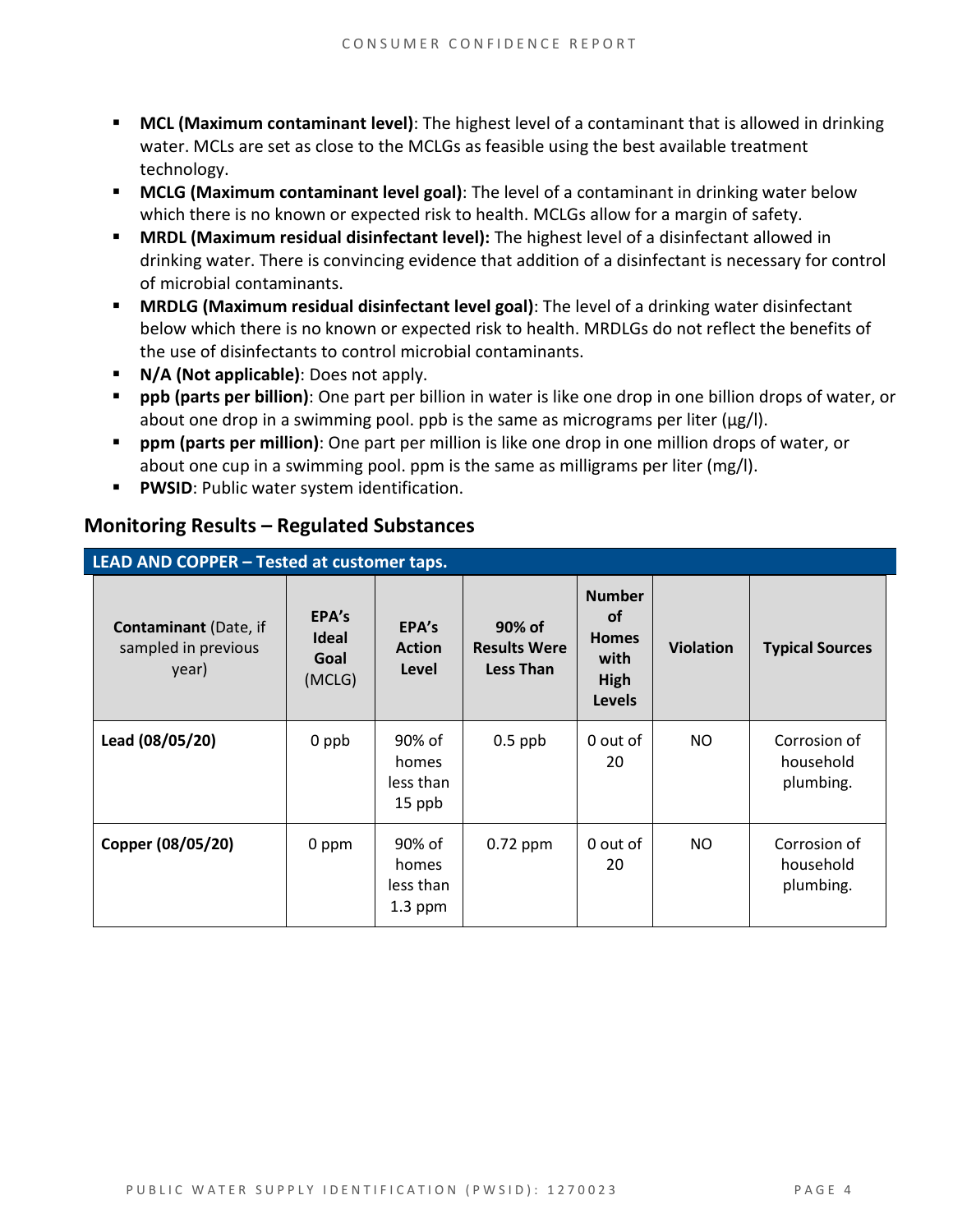| <b>INORGANIC &amp; ORGANIC CONTAMINANTS - Tested in drinking water.</b> |                                         |                         |                                                                             |                                                    |                  |                                                                                                          |
|-------------------------------------------------------------------------|-----------------------------------------|-------------------------|-----------------------------------------------------------------------------|----------------------------------------------------|------------------|----------------------------------------------------------------------------------------------------------|
| <b>Contaminant</b><br>(Date, if sampled<br>in previous year)            | EPA's<br><b>Ideal</b><br>Goal<br>(MCLG) | EPA's<br>Limit<br>(MCL) | <b>Highest</b><br>Average or<br><b>Highest Single</b><br><b>Test Result</b> | Range of<br><b>Detected</b><br><b>Test Results</b> | <b>Violation</b> | <b>Typical Sources</b>                                                                                   |
| <b>Nitrate</b>                                                          | 10 ppm                                  | 10.4<br>ppm             | $0.29$ ppm                                                                  | $0.00 - 0.29$<br>ppm                               | NO               | Runoff from fertilizer<br>use; Leaching from<br>septic tanks, sewage;<br>Erosion of natural<br>deposits. |
| <b>Barium</b>                                                           | 2 ppm                                   | 2 ppm                   | $0.28$ ppm                                                                  | N/A                                                | NO.              | Discharge of drilling<br>wastes; Discharge<br>from metal refineries;<br>Erosion of natural<br>deposit.   |

**CONTAMINANTS RELATED TO DISINFECTION – Tested in drinking water. Substance** (Date, if sampled in previous year) **EPA's Ideal Goal** (MCLG or MRDLG) **EPA's Limit**  (MCL or MRDL) **Highest Average or Highest Single Test Result Range of Detected Test Results Violation Typical Sources Total Trihalomethanes (TTHMs)**  $N/A$  | 80 ppb | 22.1 ppb |  $N/A$  | NO | By-product of drinking water disinfection. **Total Haloacetic Acids (HAA)** N/A 60 ppb 12.8 ppb N/A NO By-product of drinking water disinfection. **Total Chlorine**  $\begin{array}{|c|c|c|c|c|} \hline \end{array}$  4.0 ppm  $\begin{array}{|c|c|c|c|c|} \hline \end{array}$  4.0 ppm  $\begin{array}{|c|c|c|c|c|} \hline \end{array}$  0.62 ppm  $\begin{array}{|c|c|c|c|c|c|} \hline \end{array}$  0.36 - 0.85 ppm NO Water additive used to control microbes.

Total HAA refers to HAA5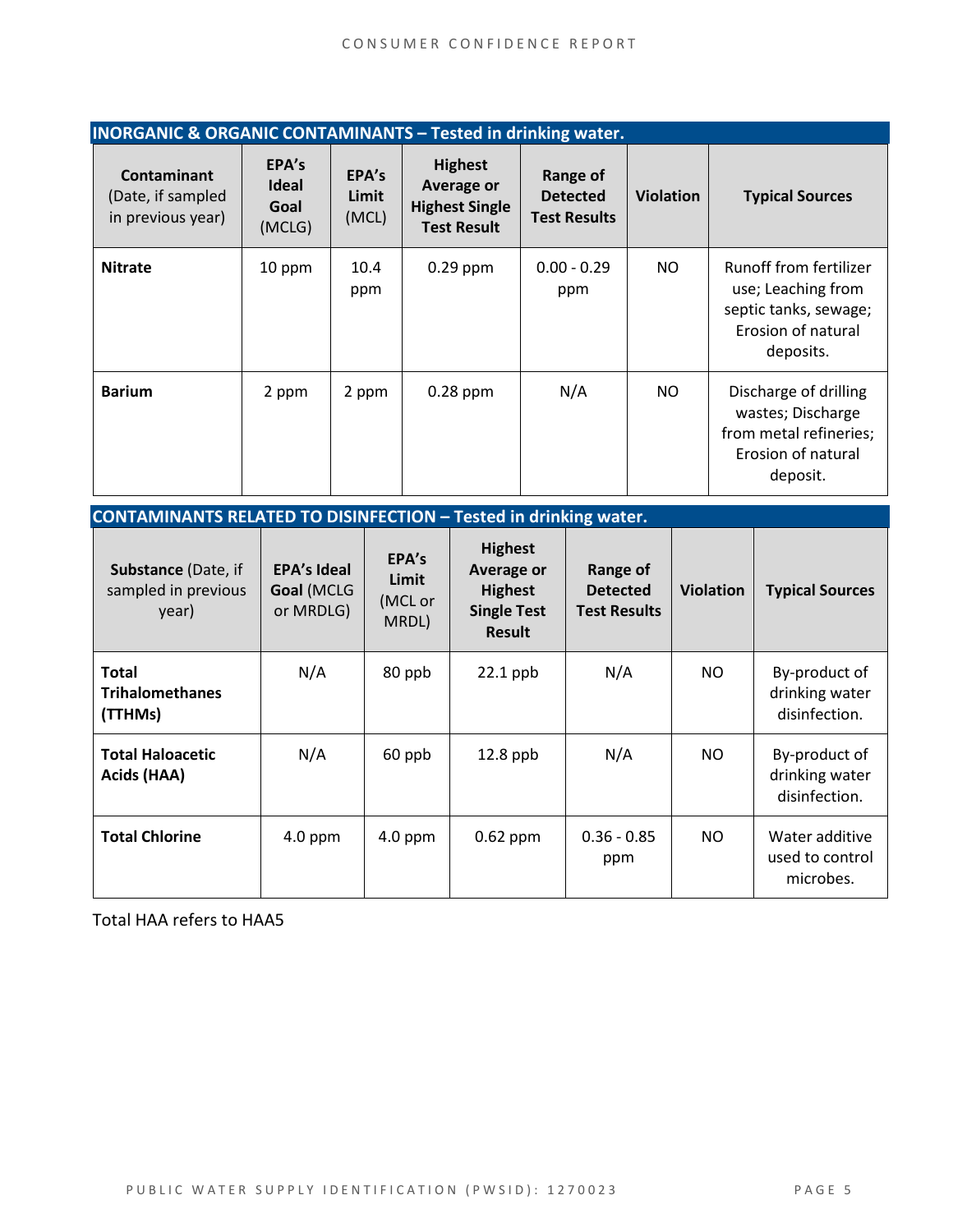| <b>OTHER SUBSTANCES - Tested in drinking water.</b> |                                      |                         |                                                                                    |                                                    |                  |                                                                               |
|-----------------------------------------------------|--------------------------------------|-------------------------|------------------------------------------------------------------------------------|----------------------------------------------------|------------------|-------------------------------------------------------------------------------|
| Substance (Date,<br>if sampled in<br>previous year) | EPA's<br><b>Ideal Goal</b><br>(MCLG) | EPA's<br>Limit<br>(MCL) | <b>Highest</b><br><b>Average or</b><br><b>Highest Single</b><br><b>Test Result</b> | Range of<br><b>Detected</b><br><b>Test Results</b> | <b>Violation</b> | <b>Typical Sources</b>                                                        |
| <b>Fluoride</b>                                     | $4.0$ ppm                            | $4.0$ ppm               | $0.96$ ppm                                                                         | $0.63 - 1.10$<br>ppm                               | NO.              | Erosion of natural<br>deposits; Water<br>additive to promote<br>strong teeth. |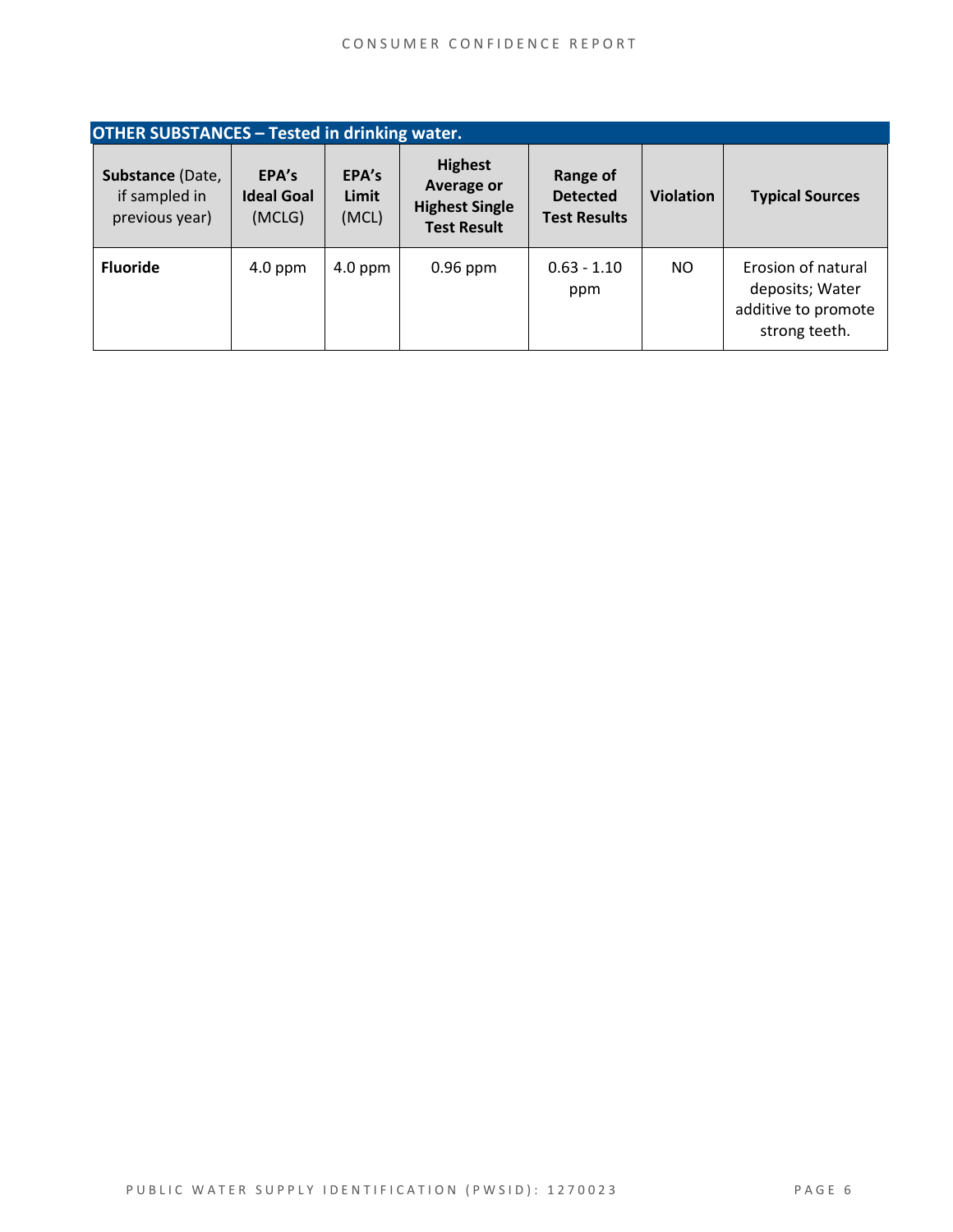#### **Monitoring Results – Unregulated Substances**

In addition to testing drinking water for contaminants regulated under the Safe Drinking Water Act, we sometimes also monitor for contaminants that are not regulated. Unregulated contaminants do not have legal limits for drinking water.

Detection alone of a regulated or unregulated contaminant should not cause concern. The meaning of a detection should be determined considering current health effects information. We are often still learning about the health effects, so this information can change over time.

The following table shows the unregulated contaminants we detected last year, as well as human-health based guidance values for comparison, where available. The comparison values are based only on potential health impacts and do not consider our ability to measure contaminants at very low concentrations or the cost and technology of prevention and/or treatment. They may be set at levels that are costly, challenging, or impossible for water systems to meet (for example, large-scale treatment technology may not exist for a given contaminant).

A person drinking water with a contaminant at or below the comparison value would be at little or no risk for harmful health effects. If the level of a contaminant is above the comparison value, people of a certain age or with special health conditions - like a fetus, infants, children, elderly, and people with impaired immunity – may need to take extra precautions. Because these contaminants are unregulated, EPA and MDH require no particular action based on detection of an unregulated contaminant. We are notifying you of the unregulated contaminants we have detected as a public education opportunity.

More information is available on MDH's A-Z List of Contaminants in Water [\(https://www.health.state.mn.us/communities/environment/water/contaminants/index.html\)](https://www.health.state.mn.us/communities/environment/water/contaminants/index.html) and Fourth [Unregulated Contaminant Monitoring Rule \(UCMR 4\)](https://www.health.state.mn.us/communities/environment/water/com/ucmr4.html)  [\(https://www.health.state.mn.us/communities/environment/water/com/ucmr4.html\).](https://www.health.state.mn.us/communities/environment/water/com/ucmr4.html)

| <b>UNREGULATED CONTAMINANTS - Tested in drinking water.</b> |                         |                                                                          |                                                 |  |  |  |  |
|-------------------------------------------------------------|-------------------------|--------------------------------------------------------------------------|-------------------------------------------------|--|--|--|--|
| Contaminant                                                 | <b>Comparison Value</b> | <b>Highest Average Result</b><br>or Highest Single Test<br><b>Result</b> | <b>Range of Detected Test</b><br><b>Results</b> |  |  |  |  |
| Sodium*                                                     | 20 ppm                  | 16.8 ppm                                                                 | N/A                                             |  |  |  |  |
| <b>Sulfate</b>                                              | 500 ppm                 | 26.7 ppm                                                                 | N/A                                             |  |  |  |  |

\*Note that home water softening can increase the level of sodium in your water.

#### **Some People Are More Vulnerable to Contaminants in Drinking Water**

Some people may be more vulnerable to contaminants in drinking water than the general population. Immuno-compromised persons such as persons with cancer undergoing chemotherapy, persons who have undergone organ transplants, people with HIV/AIDS or other immune system disorders, some elderly, and infants can be particularly at risk from infections. The developing fetus and therefore pregnant women may also be more vulnerable to contaminants in drinking water. These people or their caregivers should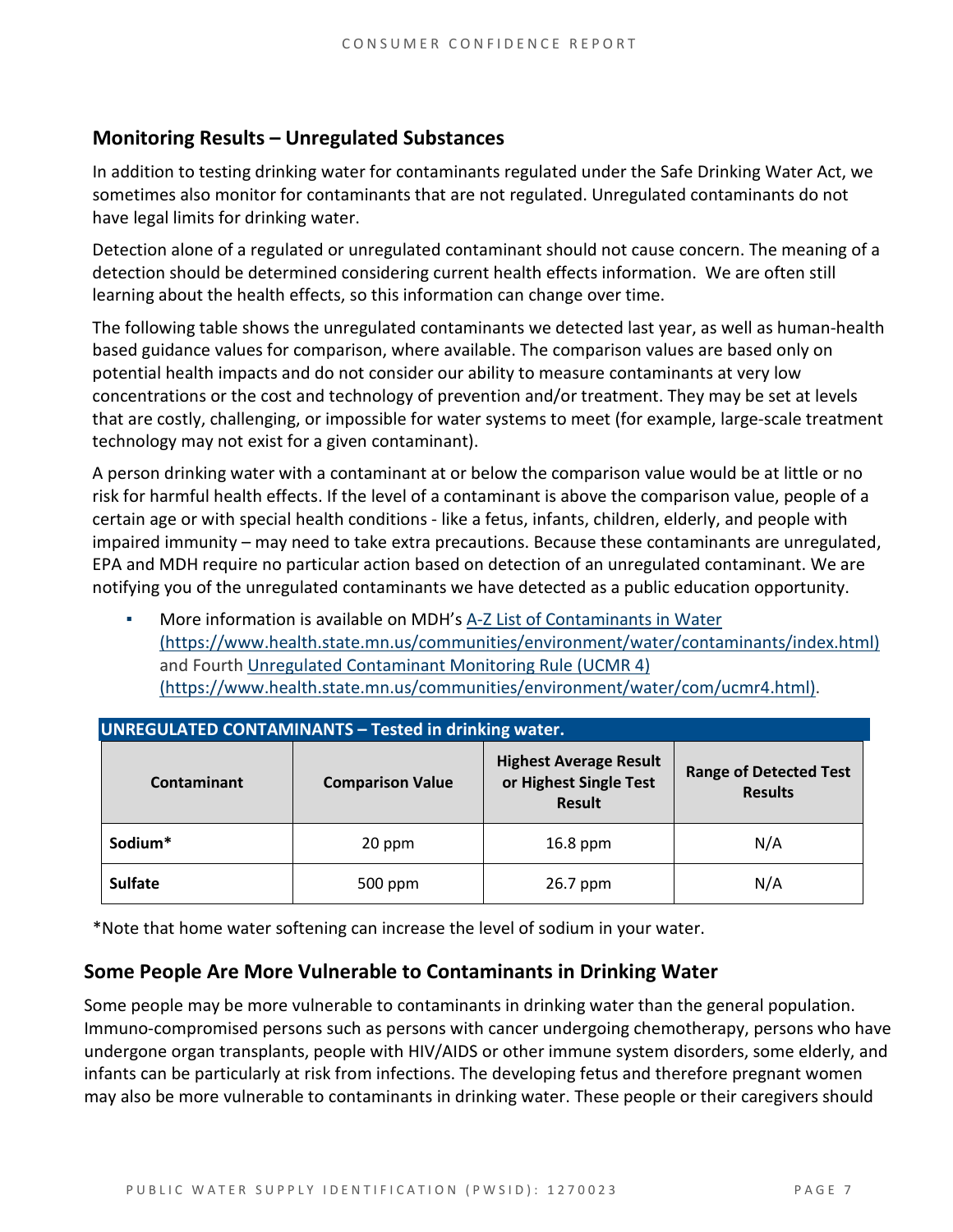seek advice about drinking water from their health care providers. EPA/Centers for Disease Control (CDC) guidelines on appropriate means to lessen the risk of infection by *Cryptosporidium* and other microbial contaminants are available from the Safe Drinking Water Hotline at 1-800-426-4791.

# Learn More about Your Drinking Water

#### **Drinking Water Sources**

Minnesota's primary drinking water sources are groundwater and surface water. Groundwater is the water found in aquifers beneath the surface of the land. Groundwater supplies 75 percent of Minnesota's drinking water. Surface water is the water in lakes, rivers, and streams above the surface of the land. Surface water supplies 25 percent of Minnesota's drinking water.

Contaminants can get in drinking water sources from the natural environment and from people's daily activities. There are five main types of contaminants in drinking water sources.

- **Microbial contaminants,** such as viruses, bacteria, and parasites. Sources include sewage treatment plants, septic systems, agricultural livestock operations, pets, and wildlife.
- **Inorganic contaminants** include salts and metals from natural sources (e.g. rock and soil), oil and gas production, mining and farming operations, urban stormwater runoff, and wastewater discharges.
- **Pesticides and herbicides** are chemicals used to reduce or kill unwanted plants and pests. Sources include agriculture, urban stormwater runoff, and commercial and residential properties.
- **Organic chemical contaminants** include synthetic and volatile organic compounds. Sources include industrial processes and petroleum production, gas stations, urban stormwater runoff, and septic systems.
- **Radioactive contaminants** such as radium, thorium, and uranium isotopes come from natural sources (e.g. radon gas from soils and rock), mining operations, and oil and gas production.

The Minnesota Department of Health provides information about your drinking water source(s) in a source water assessment, including:

- How Medina is protecting your drinking water source(s);
- Nearby threats to your drinking water sources;
- How easily water and pollution can move from the surface of the land into drinking water sources, based on natural geology and the way wells are constructed.

Find your source water assessment a[t Source Water Assessments](https://www.health.state.mn.us/communities/environment/water/swp/swa)  [\(https://www.health.state.mn.us/communities/environment/water/swp/swa\)](https://www.health.state.mn.us/communities/environment/water/swp/swa) or call 651-201-4700 between 8:00 a.m. and 4:30 p.m., Monday through Friday.

#### **Lead in Drinking Water**

You may be in contact with lead through paint, water, dust, soil, food, hobbies, or your job. Coming in contact with lead can cause serious health problems for everyone. There is no safe level of lead. Babies, children under six years, and pregnant women are at the highest risk.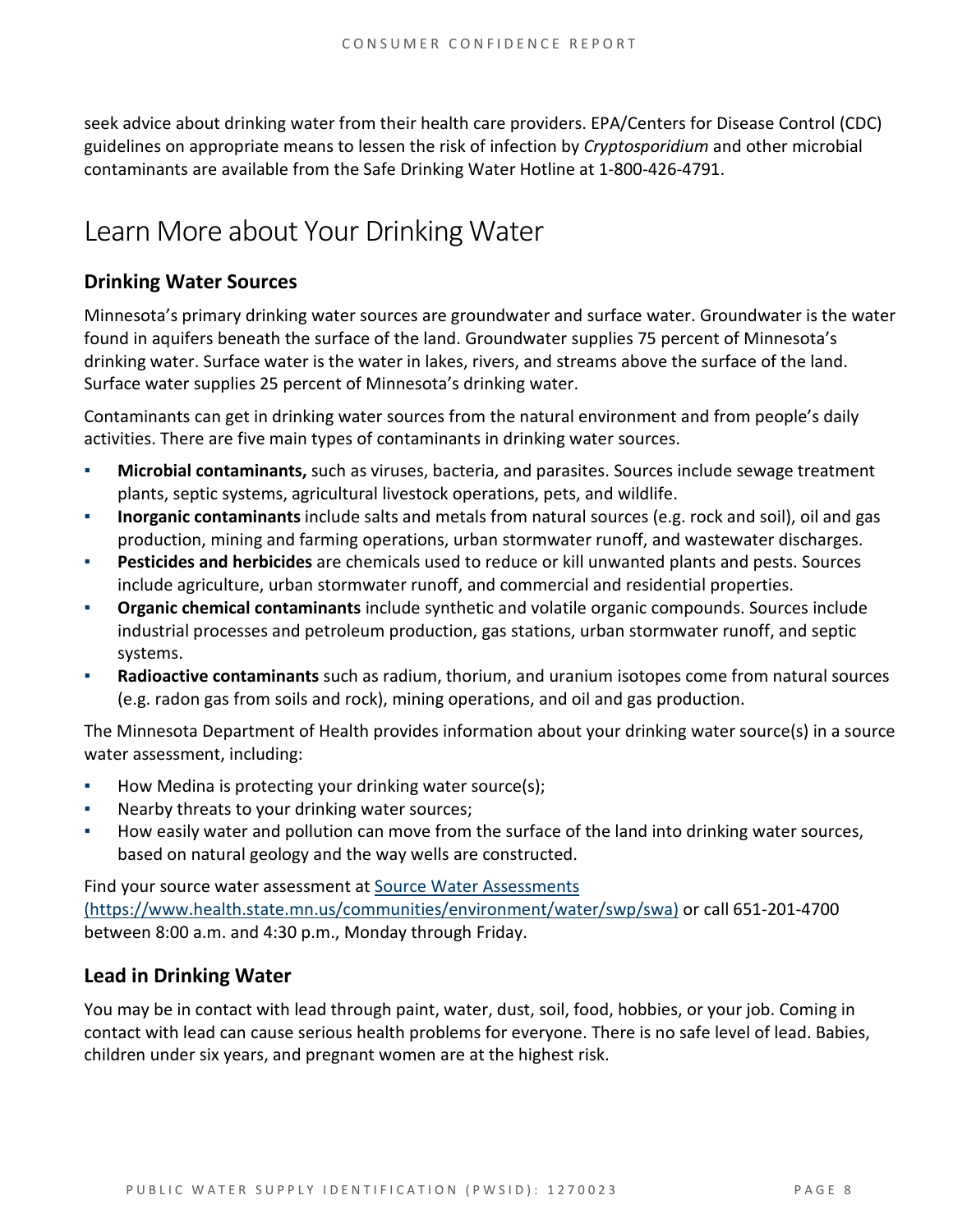Lead is rarely in a drinking water source, but it can get in your drinking water as it passes through lead service lines and your household plumbing system. Medina is responsible for providing high quality drinking water, but it cannot control the plumbing materials used in private buildings.

Read below to learn how you can protect yourself from lead in drinking water.

- 1. **Let the water run** for 30-60 seconds before using it for drinking or cooking if the water has not been turned on in over six hours. If you have a lead service line, you may need to let the water run longer. A service line is the underground pipe that brings water from the main water pipe under the street to your home.
	- You can find out if you have a lead service line by contacting your public water system, or you can check by following the steps at: [https://www.mprnews.org/story/2016/06/24/npr-find-lead](https://www.mprnews.org/story/2016/06/24/npr-find-lead-pipes-in-your-home)[pipes-in-your-home](https://www.mprnews.org/story/2016/06/24/npr-find-lead-pipes-in-your-home)
	- **•** The only way to know if lead has been reduced by letting it run is to check with a test. If letting the water run does not reduce lead, consider other options to reduce your exposure.
- 2. **Use cold water** for drinking, making food, and making baby formula. Hot water releases more lead from pipes than cold water.
- 3. **Test your water.** In most cases, letting the water run and using cold water for drinking and cooking should keep lead levels low in your drinking water. If you are still concerned about lead, arrange with a laboratory to test your tap water. Testing your water is important if young children or pregnant women drink your tap water.
	- Contact a Minnesota Department of Health accredited laboratory to get a sample container and instructions on how to submit a sample: [Environmental Laboratory Accreditation Program](https://eldo.web.health.state.mn.us/public/accreditedlabs/labsearch.seam)  [\(https://eldo.web.health.state.mn.us/public/accreditedlabs/labsearch.seam\)](https://eldo.web.health.state.mn.us/public/accreditedlabs/labsearch.seam)  The Minnesota Department of Health can help you understand your test results.
- 4. **Treat your water** if a test shows your water has high levels of lead after you let the water run.
	- Read about water treatment units: [Point-of-Use Water Treatment Units for Lead Reduction](https://www.health.state.mn.us/communities/environment/water/factsheet/poulead.html)  [\(https://www.health.state.mn.us/communities/environment/water/factsheet/poulead.html\)](https://www.health.state.mn.us/communities/environment/water/factsheet/poulead.html)

Learn more:

- Visit Lead in Drinking Water [\(https://www.health.state.mn.us/communities/environment/water/contaminants/lead.html\)](https://www.health.state.mn.us/communities/environment/water/contaminants/lead.html)
- Visit [Basic Information about Lead in Drinking Water](http://www.epa.gov/safewater/lead) (http://www.epa.gov/safewater/lead)
- Call the EPA Safe Drinking Water Hotline at 1-800-426-4791. To learn about how to reduce your contact with lead from sources other than your drinking water, visi[t Common Sources](https://www.health.state.mn.us/communities/environment/lead/fs/common.html)  [\(https://www.health.state.mn.us/communities/environment/lead/fs/common.html\).](https://www.health.state.mn.us/communities/environment/lead/fs/common.html)

## Help Protect Our Most Precious Resource – Water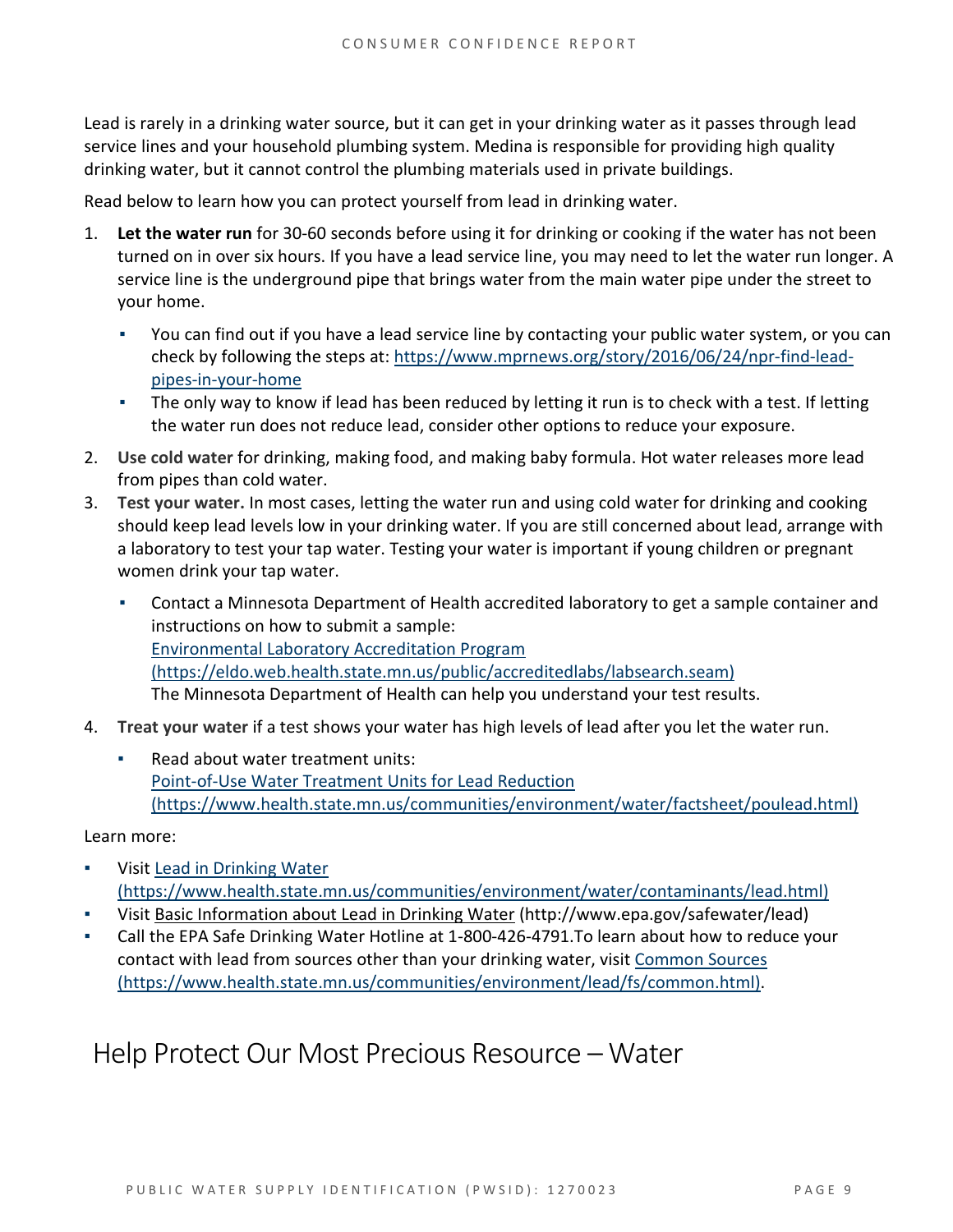#### **The Value of Water**

Drinking water is a precious resource, yet we often take it for granted.

Throughout history, civilizations have risen and fallen based on access to a plentiful, safe water supply. That's still the case today. Water is key to healthy people and healthy communities.

Water is also vital to our economy. We need water for manufacturing, agriculture, energy production, and more. One-fifth of the U.S. economy would come to a stop without a reliable and clean source of water.

Systems are in place to provide you with safe drinking water. The state of Minnesota and local water systems work to protect drinking water sources. For example, we might work to seal an unused well to prevent contamination of the groundwater. We treat water to remove harmful contaminants. And we do extensive testing to ensure the safety of drinking water.

If we detect a problem, we take corrective action and notify the public. Water from a public water system like yours is tested more thoroughly and regulated more closely than water from any other source, including bottled water.

#### **Conservation**

Conservation is essential, even in the land of 10,000 lakes. For example, in parts of the metropolitan area, groundwater is being used faster than it can be replaced. Some agricultural regions in Minnesota are vulnerable to drought, which can affect crop yields and municipal water supplies.

We must use our water wisely. Below are some tips to help you and your family conserve – and save money in the process.

- Fix running toilets—they can waste hundreds of gallons of water.
- Turn off the tap while shaving or brushing your teeth.
- Shower instead of bathe. Bathing uses more water than showering, on average.
- Only run full loads of laundry, and set the washing machine to the correct water level.
- Only run the dishwasher when it's full.
- Use water-efficient appliances (look for the WaterSense label).
- Use water-friendly landscaping, such as native plants.
- When you do water your yard, water slowly, deeply, and less frequently. Water early in the morning and close to the ground.
- Learn more
	- Minnesota Pollution Control Agency's Conserving Water webpage [\(https://www.pca.state.mn.us/living-green/conserving-water\)](https://www.pca.state.mn.us/living-green/conserving-water)
	- [U.S. Environmental Protection Agency's WaterSense webpage](https://www.epa.gov/watersense)  [\(https://www.epa.gov/watersense\)](https://www.epa.gov/watersense)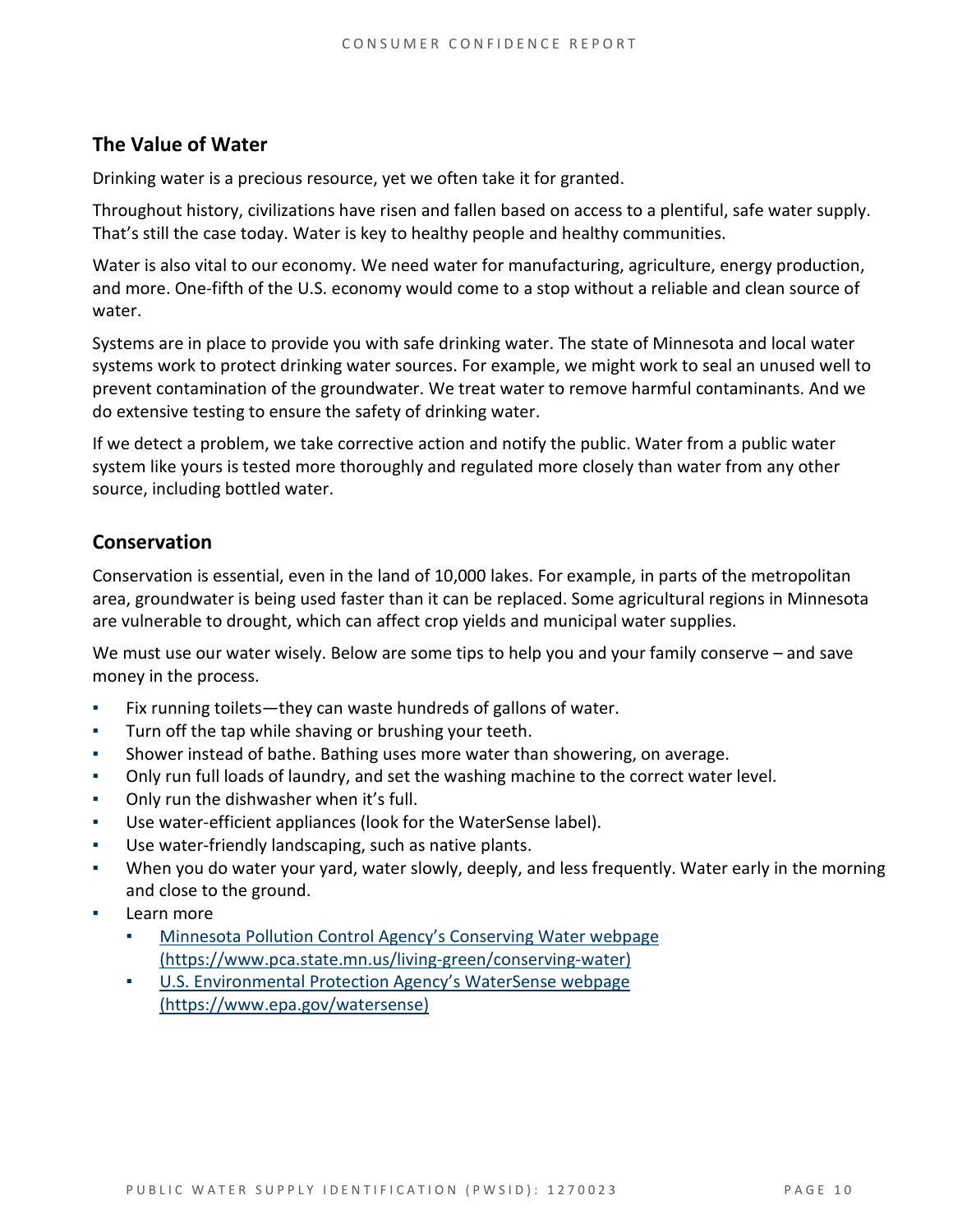#### **You Can Prevent Pollution**

Many of our daily activities contribute to the pollution of Minnesota's surface water and groundwater. You can help protect these drinking water sources by taking the following actions:

- Lawn and property:
	- Limit use of herbicides, pesticides, and fertilizers on your property.
	- Keep soil in place with plants, grass, or rocks.
	- Cover temporary piles of dirt with a tarp or burlap sack.
	- Keep leaves and grass off of streets and sidewalks.
	- Maintain any septic systems, private wells, and storage tanks to prevent leaks. Seal any unused wells.
- Out-of-date medications: Never flush unwanted or out-of-date medications down the toilet or sink. Always take them to a waste disposal or prescription medication drop-off site. More information is available at [Managing unwanted medications \(www.pca.state.mn.us/living-green/managing](http://www.pca.state.mn.us/living-green/managing-unwanted-medications)[unwanted-medications\)](http://www.pca.state.mn.us/living-green/managing-unwanted-medications)
- Hazardous materials: Safety store hazardous materials such as paint, batteries, herbicides, pesticides, and pool chemicals. Dispose of them at a proper waste disposal facility or drop-off event. Do not dump down storm drains, sink or onto your land. Learn more at: [Keep hazardous waste](http://www.pca.state.mn.us/featured/keep-hazardous-waste-out-garbage) out [of the garbage \(http://www.pca.state.mn.us/featured/keep-hazardous-waste-out-garbage\).](http://www.pca.state.mn.us/featured/keep-hazardous-waste-out-garbage)
- Pet waste: Pick up after your pet and put waste in the trash.
- Trash: Seal trash bags and keep litter out of the street.
- Winter ice removal: Chemicals used to break up the ice are called deicers or anti-icers. They can be harmful to the environment, corrosive to driveways and sidewalks and harmful to plants, pets and humans. Always shovel first, and then only apply deicers/anti-icers lightly if needed. Learn more at [10 smart salting tips to protect Minnesota waters \(https://www.pca.state.mn.us/featured/10](https://www.pca.state.mn.us/featured/10-smart-salting-tips-protect-minnesota-waters) [smart-salting-tips-protect-minnesota-waters\).](https://www.pca.state.mn.us/featured/10-smart-salting-tips-protect-minnesota-waters)
- Keep an eye out for car and motor fluids: Seal or repair any fluid leaks that could run off onto streets and into storm drains. Take used motor oil or other fluids to a neighborhood drop-off site.
- Be a water advocate: Spread the word; get involved. There are many groups and individuals working to protect water across Minnesota.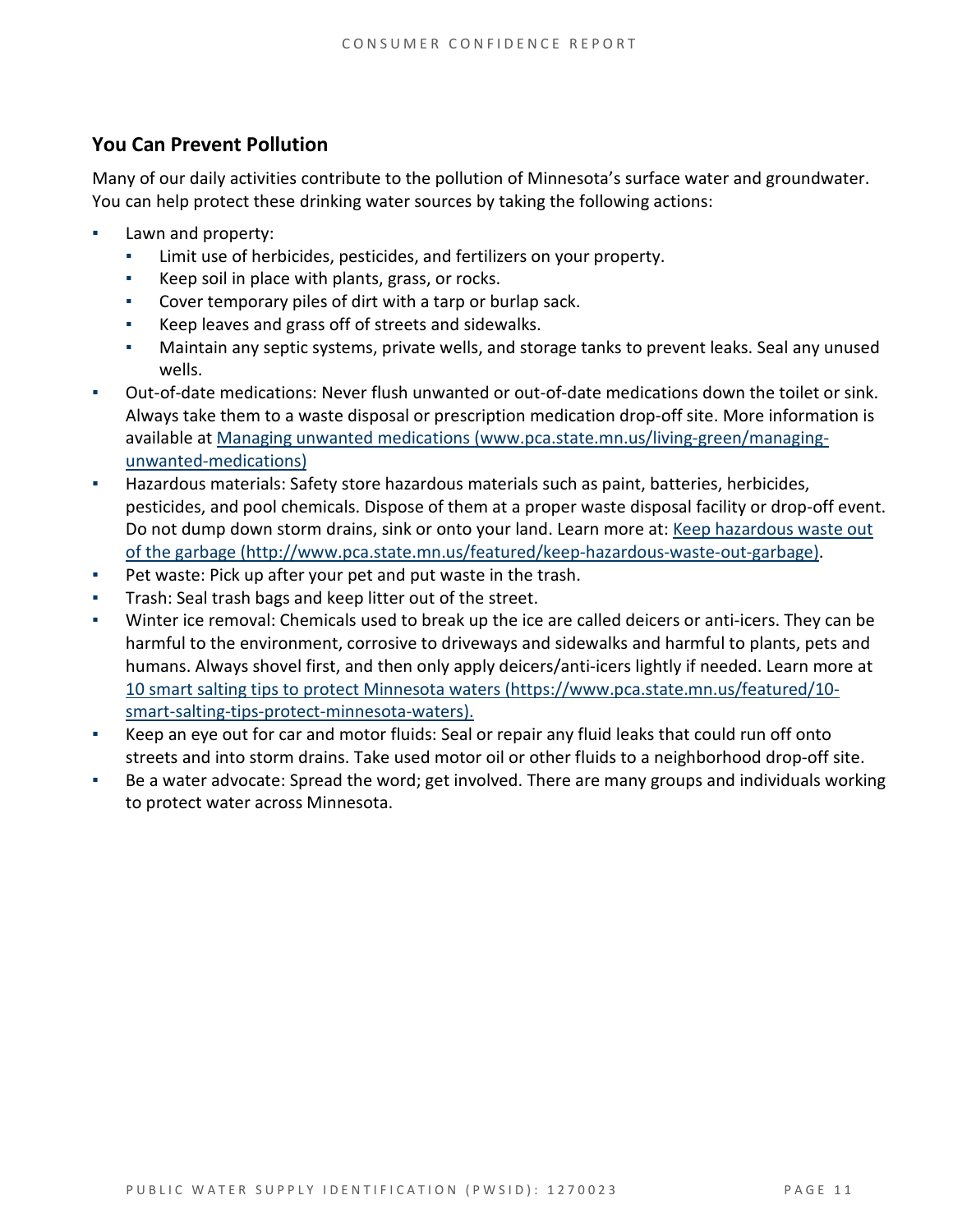#### **Reduce Backflow at Cross Connections**

Bacteria and chemicals can enter the drinking water supply from polluted water sources in a process called backflow. Backflow occurs at connection points between drinking water and non-drinking water supplies (cross connections) due to water pressure differences.

For example, if a person sprays an herbicide with a garden hose, the herbicide could enter the home's plumbing and then enter the drinking water supply. This could happen if the water pressure in the hose is greater than the water pressure in the home's pipes.

Property owners can help prevent backflow. Pay attention to cross connections, such as garden hoses.

The Minnesota Department of Health and American Water Works Association recommend the following:

- Do not submerge hoses in buckets, pools, tubs, or sinks.
- Keep the end of hoses clear of possible contaminants.
- Do not use spray attachments without a backflow prevention device. Attach these devices to threaded faucets. Such devices are inexpensive and available at hardware stores.
- Use a licensed plumber to install backflow prevention devices.
- Maintain air gaps between hose outlets and liquids. An air gap is a vertical space between the water outlet and the flood level of a fixture (e.g. the space between a wall-mounted faucet and the sink rim). It must be at least twice the diameter of the water supply outlet, and at least one inch.
- Commercial property owners should develop a plan for flushing or cleaning water systems to minimize the risk of drawing contaminants into uncontaminated areas.

### Home Water Treatment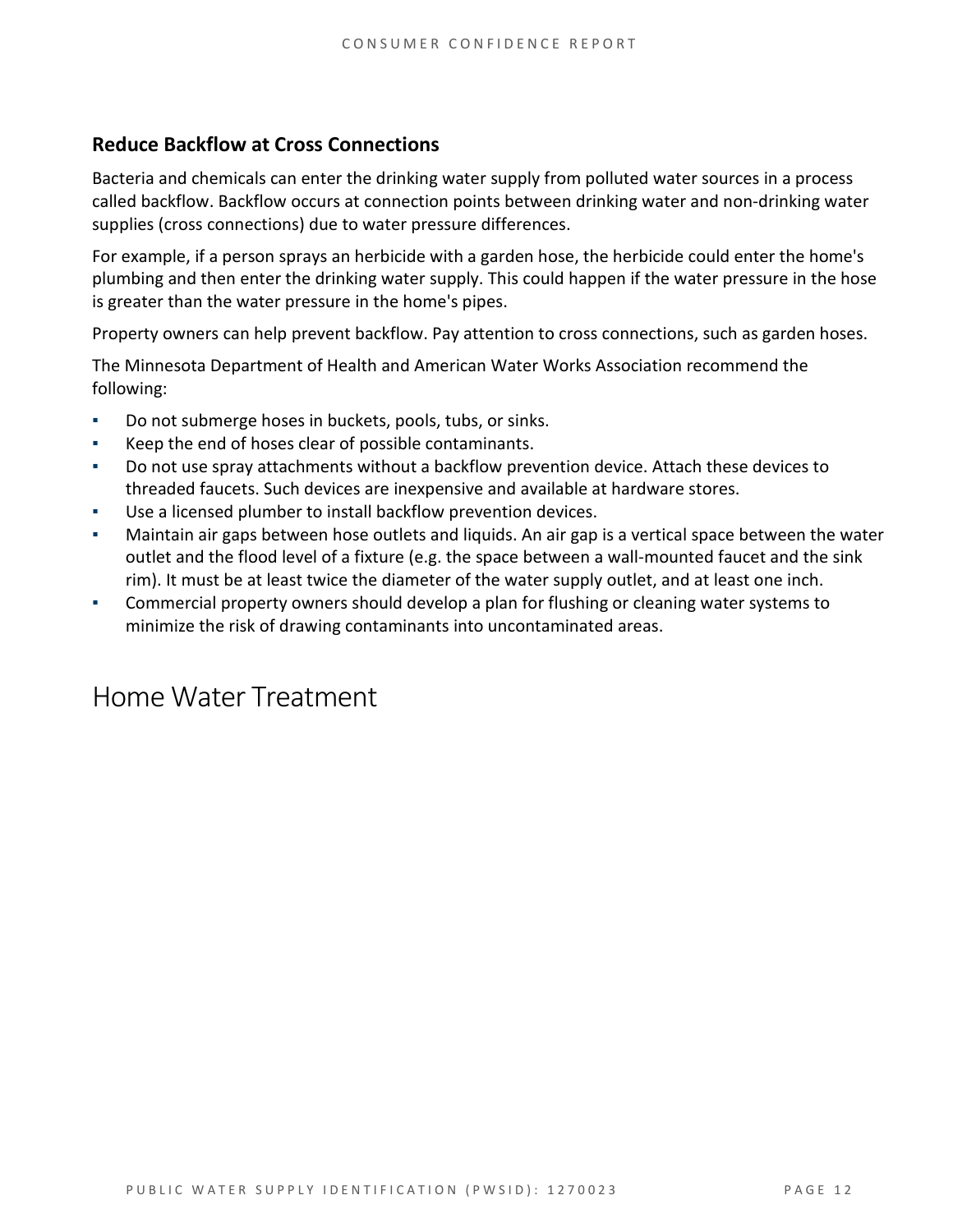#### **Overview**

Most Minnesotans, whether they drink from a public water supply or a private well, have drinking water that does not need treatment for health protection. Water treatment units are best for improving the physical qualities of water—the taste, color, or odor.

No single treatment process can remove all substances in water. If you decide to install a home water treatment unit, choose a unit certified and labeled to reduce or remove the substance of concern. If there is more than one substance you want to remove from your water, you may need to combine several treatment processes into one system.

Even well-designed treatments systems can fail. You should continue to test your drinking water after you install a treatment unit. All home water treatment units need regular maintenance to work correctly. Regular maintenance may include changing filters, disinfecting the unit, or cleaning scale buildup. Always install, clean, and maintain a treatment unit according to the manufacturer's recommendations.

Learn more at [Home Water Treatment](https://www.health.state.mn.us/communities/environment/water/factsheet/hometreatment.html)  [\(https://www.health.state.mn.us/communities/environment/water/factsheet/hometreatment.html\).](https://www.health.state.mn.us/communities/environment/water/factsheet/hometreatment.html)

#### **Beware of Water Treatment Scams**

False claims, deceptive sales pitches, or scare tactics have been used by some water treatment companies. Every person has a right to decide what is best for themselves and their family, and you may choose to install additional water treatment to further lower the levels of contaminants of emerging concern, chlorine, and other chemicals in your water. However, you should be cautious about purchasing a water treatment system. If you are considering the purchase of a home water treatment system, please read the Minnesota Department of Health's recommendations online at [Warning:](https://www.health.state.mn.us/communities/environment/water/factsheet/beware.html)  [Beware of Water Treatment Scams](https://www.health.state.mn.us/communities/environment/water/factsheet/beware.html) 

[\(https://www.health.state.mn.us/communities/environment/water/factsheet/beware.html\).](https://www.health.state.mn.us/communities/environment/water/factsheet/beware.html)